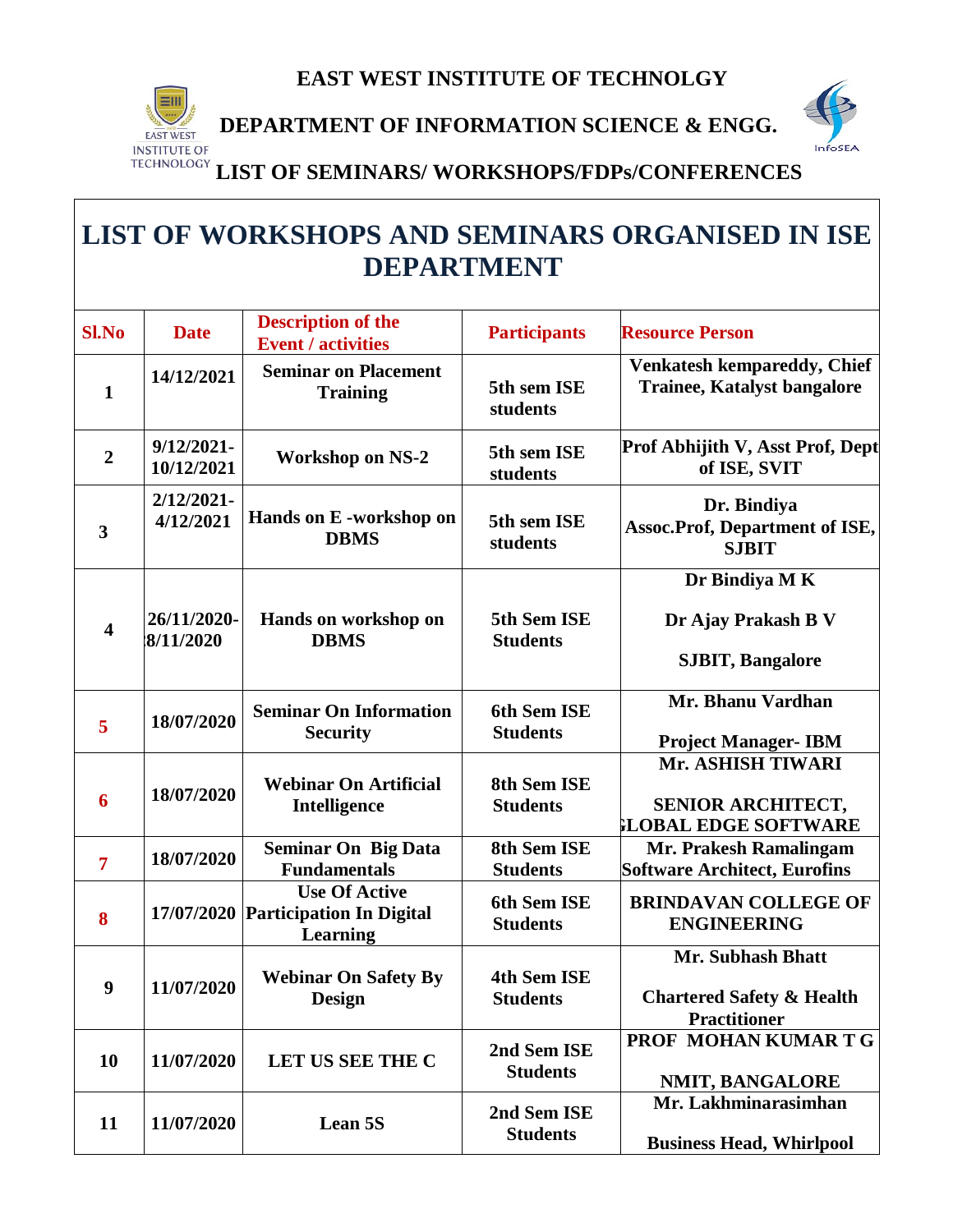

 **DEPARTMENT OF INFORMATION SCIENCE & ENGG.**



|    |            | <b>Webinar On Machine</b>                           | 6th Sem ISE                    | Mr. Radha Krishna                                |
|----|------------|-----------------------------------------------------|--------------------------------|--------------------------------------------------|
| 12 | 09/07/2020 | Learning                                            | <b>Students</b>                |                                                  |
|    |            |                                                     |                                | <b>Mix Panel (USA)</b><br>PROF. VIVEK            |
| 13 | 08/07/2020 | <b>Webinar On IOT</b>                               | 6th Sem ISE                    |                                                  |
|    |            |                                                     | <b>Students</b>                | <b>JAIN UNIVERSITY</b>                           |
|    |            | <b>Webinar On Artificial</b>                        | 8th Sem ISE                    | Mr. NITHIN SHARMA                                |
| 14 | 07/07/2020 | Intelligence                                        | <b>Students</b>                |                                                  |
|    |            |                                                     |                                | DIRECTOR, QUALCOMM                               |
| 15 | 4/7/2020   | <b>Pathways To Building A</b>                       | 6th Sem ISE                    | <b>Mrramesh Kumar CTO,</b>                       |
|    |            | <b>Better Future</b><br><b>Webinar On Emotional</b> | <b>Students</b><br>6th Sem ISE | <b>Eduquity</b><br>Mrs. Veena Jain               |
| 16 | 4/7/2020   | Intelligence                                        | <b>Students</b>                | Jagruthpsychologist-IAF                          |
|    | 1/7/2020   | <b>Webinar -Basics On</b>                           | 6th Sem ISE                    | Prof. Arun Kumarn                                |
| 17 |            | <b>Machine Learning</b>                             | <b>Students</b>                | <b>JAIN University</b>                           |
|    | 27/06/2020 | <b>What Makes An Engineer</b>                       | 6th Sem ISE                    | Mr. Rupamdas                                     |
| 18 |            | Successful?                                         | <b>Students</b>                | <b>CEO, Acculilabs Pvtltd</b>                    |
|    |            |                                                     |                                |                                                  |
|    | 27/06/2020 | <b>Power Launching Your</b>                         | 6th Sem ISE                    | Mr Iniayan G                                     |
|    |            | <b>Career</b>                                       | <b>Students</b>                | COO, ISERT                                       |
| 19 |            |                                                     |                                |                                                  |
|    | 20/06/2020 | <b>Webinar On Demystifying</b>                      | 6th Sem ISE                    | Mr. Nithinsharma, IP Strategist,                 |
| 20 |            | tellectual Property And IP<br><b>Strategy</b>       | <b>Students</b>                | <b>Innovation Management</b>                     |
|    | 13/06/2020 | <b>Webinar On Cyber</b>                             | 6th Sem ISE                    | Ms. Satyavathidivadri                            |
| 21 |            | <b>Security</b>                                     | <b>Students</b>                | <b>Director-Cyber Securityisert</b>              |
|    |            | <b>Webinar On Gaming And</b>                        | 6th Sem ISE                    | Mr. Anil Raina, Industry                         |
| 22 | 13/06/2020 | <b>Simulations</b>                                  | <b>Students</b>                | <b>Expert, ISERT</b>                             |
|    |            | <b>Webinar On Emerging</b>                          |                                |                                                  |
|    | 30/05/2020 | <b>Applications In Deep</b>                         | 6th Sem ISE                    |                                                  |
| 23 |            | Learning                                            | <b>Students</b>                | Mr. Radhakrishna, ISERT                          |
|    |            |                                                     |                                |                                                  |
|    |            | <b>Webinar On Artificial</b>                        |                                |                                                  |
|    | 21/05/2020 | ntelligence And Machine                             | 6th Sem ISE                    | Ms. Satyavathidivadri                            |
| 24 |            | <b>Learning In 5G World</b>                         | <b>Students</b>                | <b>Director-Cyber Securityisert</b>              |
|    |            |                                                     |                                |                                                  |
|    |            | <b>Python Programming For</b>                       |                                | Dr. Karthikseemakurthy                           |
|    | 9/5/2020   | <b>Processing And</b><br>Image                      | 5th Sem ISE                    | <b>Research Scientist</b>                        |
| 25 |            | <b>Computer Vision</b>                              | <b>Students</b>                | <b>TCS Research And</b><br><b>Innovationlabs</b> |
|    |            |                                                     |                                |                                                  |
|    | 22/6/2021  | <b>Workshop On Python By</b><br><b>IIHT</b>         | 6th Sem ISE<br><b>Students</b> | Mr Prasanna G, Senior<br><b>Consultant IIHT</b>  |
| 26 |            |                                                     |                                |                                                  |
|    | 27/6/2021  | <b>Workshop On Career In</b>                        | 4th, 6th &8th ISE              | Smt. Chaitra Vedupalli, USA                      |
| 27 |            | <b>Cloud Technology</b>                             | <b>Students</b>                |                                                  |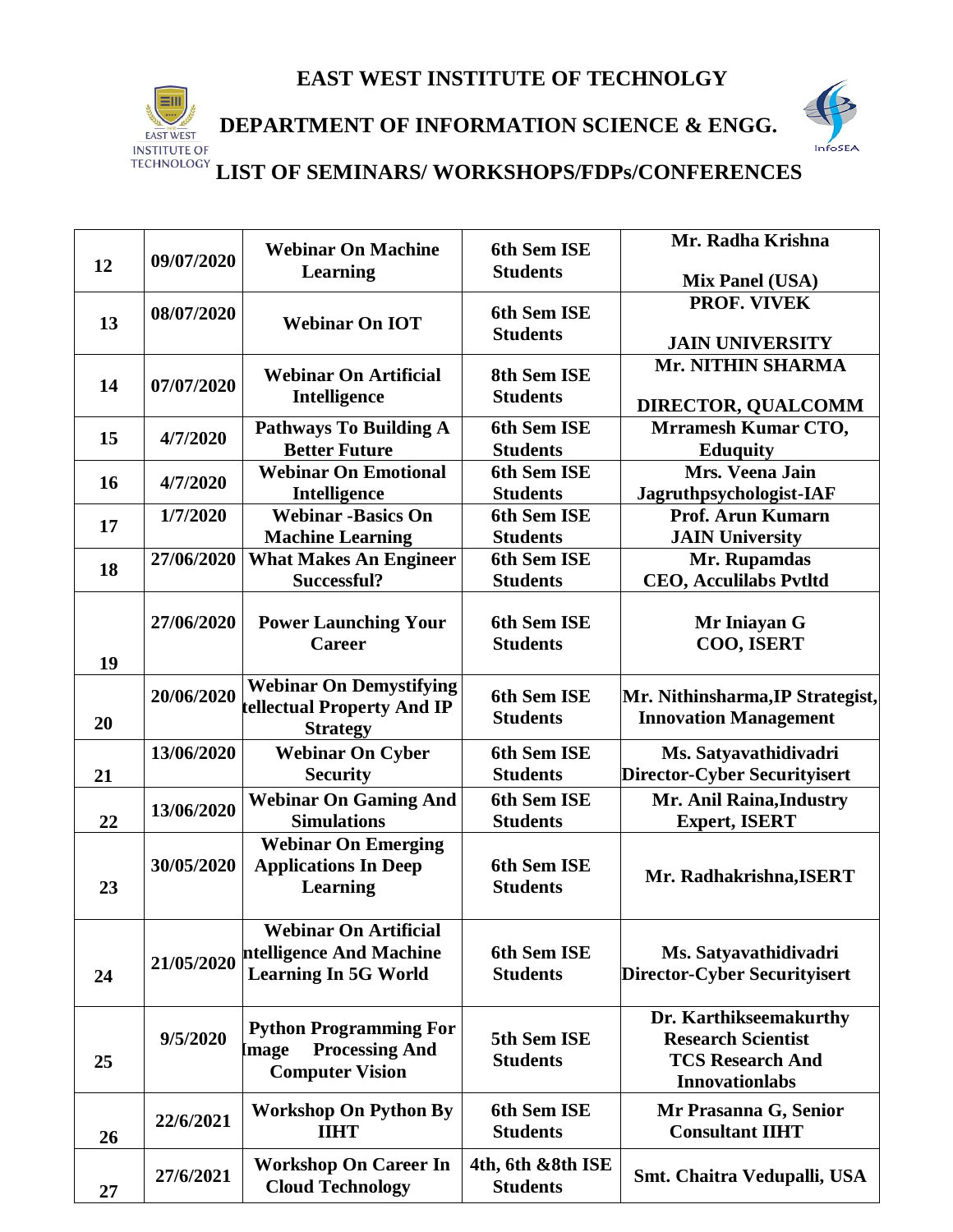

 **DEPARTMENT OF INFORMATION SCIENCE & ENGG.**



|    | 22/7/2021                | <b>Webinar On 21st</b><br>Century &                               | 4th, 6th &8th<br><b>ISE Students</b>                                         | <b>Mrs Kavitha Dammu</b><br><b>L&amp;T. Regional Training South</b> |
|----|--------------------------|-------------------------------------------------------------------|------------------------------------------------------------------------------|---------------------------------------------------------------------|
| 28 |                          | <b>Competency Skill</b>                                           |                                                                              | <b>Bada Business</b>                                                |
| 29 | 23/8/202<br>1            | <b>Webinar on</b><br>internship                                   | 7th sem<br>students                                                          | <b>Prof Mallikarjun</b><br><b>CEO Techfortune</b>                   |
| 30 | 02/11/2019               | Hands on workshop<br>on DBMS                                      | 5th sem ISE<br>students                                                      | Mr. Mohammed Mujeer<br><b>Asst.Prof, Presidency university</b>      |
| 31 | 3/10/2019<br>4/10/2019   | <b>Hands on workshop</b><br>on NS-2                               | 5th sem ISE<br>students                                                      | Mr. Abhijith V<br><b>Asst. Prof, SVIT, Bangalore</b>                |
| 32 | 22/9/2019                | <b>Seminar on machine</b><br>learning & IOT                       | 5th sem ISE<br>students                                                      | Vachas Krishnan M S<br><b>Cranes software limited</b>               |
| 33 | 20/9/2019                | <b>Talk on Social</b><br>awareness                                | 3rd sem ISE<br>students                                                      | Mr. Anoop<br><b>Iskon, Bangalore</b>                                |
| 34 | 31/8/2019                | <b>Robotic training</b><br>workshop                               | 1st Sem ISE<br>students                                                      | Technocian (AICRA)                                                  |
| 35 | 13/8/2019                | <b>Seminar on higher</b><br>studies                               | 7th sem ISE<br>students                                                      | Vani Institute, Bangalore                                           |
| 36 | 19/8/2019                | <b>Seminar on higher</b><br>studies                               | 5th sem ISE<br>students                                                      | Vani Institute, Bangalore                                           |
| 37 | 12/2/2019                | <b>Seminar on civil</b><br>service exams<br>preparation           | 6th sem ISE<br>students                                                      | Mr. Ramesh<br><b>Enlight academy, Bangalore</b>                     |
| 38 | 5/11/2018                | <b>Seminar on cloud</b><br>computing & its<br>applications        | 7th Sem ISE<br><b>Students</b>                                               | Mrs Ramesh Rajini, INFOSYS                                          |
| 39 | 12/10/2018<br>13/10/2018 | <b>Web Design and</b><br><b>Development Workshop</b>              | 5th sem ISE<br>students                                                      | <b>Dshan Technology, Resource</b><br><b>Perasons</b>                |
| 40 | 11/10/2018               | <b>Seminar on</b><br><b>Opportunities after B.E</b><br>in Germany | $3rd$ sem ISE<br>students                                                    | <b>Adaleiz, Germany</b>                                             |
| 41 | 11/10/2018               | <b>Seminar on</b><br><b>Preparations for Gate</b>                 | 7 <sup>th</sup> Sem ISE<br><b>Students</b>                                   | <b>VIT, Resource Persons</b>                                        |
| 42 | 15/03/2018               | <b>TCS Tech Bytes</b><br>,SIT,Tumkuru                             | <b>Praveen S M</b><br><b>Shamanth</b><br>Sai Yashwanth<br><b>Tejas Gowda</b> |                                                                     |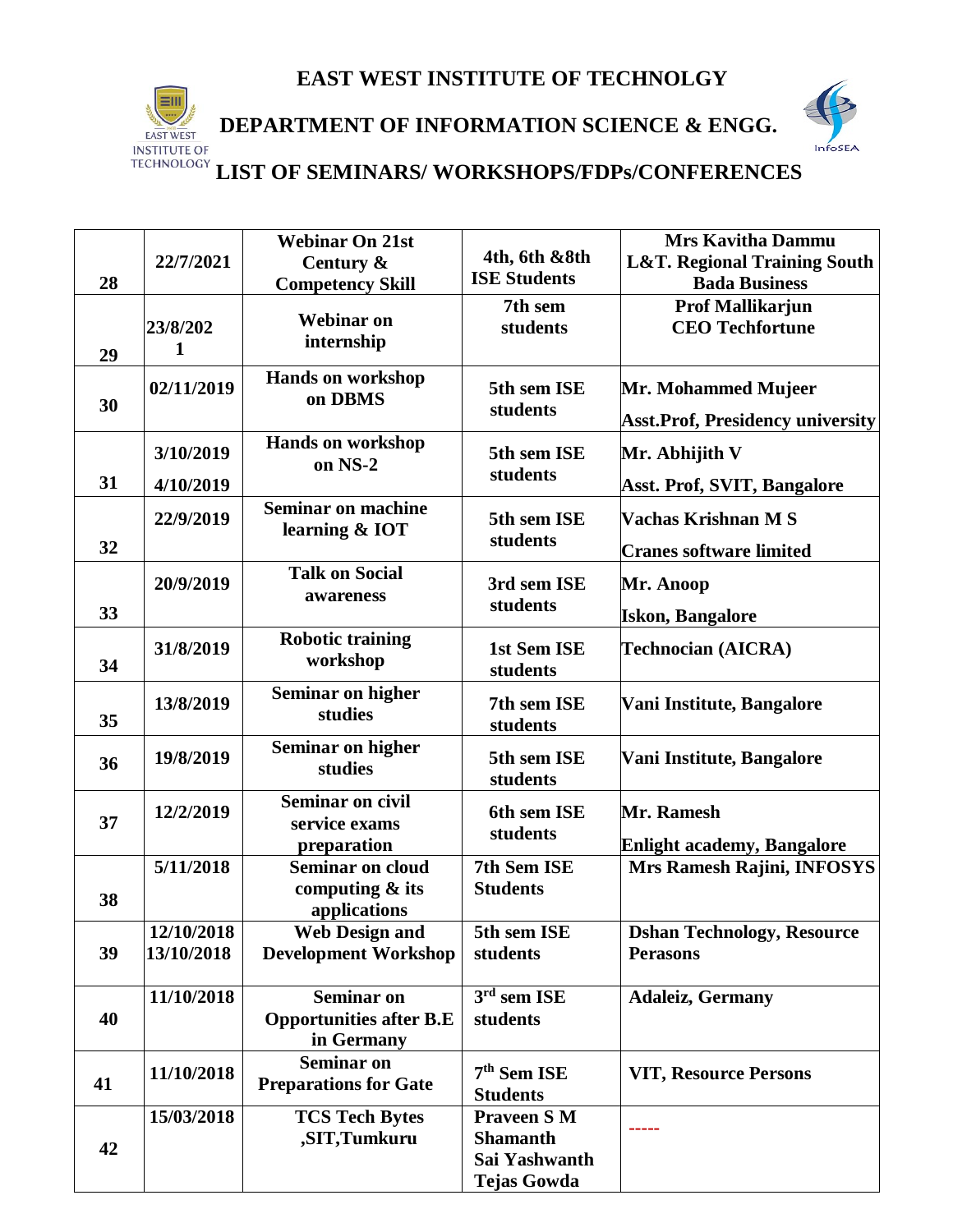

#### **DEPARTMENT OF INFORMATION SCIENCE & ENGG.**



|    |                   |                              | <b>Vishwas</b>               |                                      |
|----|-------------------|------------------------------|------------------------------|--------------------------------------|
|    |                   |                              | <b>Akshith Narayan</b>       |                                      |
|    | 05/03/2018        | <b>WORKSHOP ON BIG</b>       | $6th$ sem students           |                                      |
|    | 07/03/2018        | <b>DATA ANALYTICS &amp;</b>  | of ISE                       | <b>Mr.Ram Prasad</b>                 |
| 43 |                   | ${\bf AI}$                   |                              | Mr.Hariharan,                        |
|    |                   |                              |                              | Mr.Satya Krishna,                    |
|    |                   |                              |                              | <b>Mr.Pramod Solanky</b>             |
|    | 20/02/2018        | <b>SEMINAR ON BYJU'S-</b>    | $6th$ and $8th$ sem          | <b>Safeer Ahmed</b>                  |
| 44 |                   | <b>THE LEARNING APP</b>      | students of ISE              | <b>Assistant Manager and</b>         |
|    |                   |                              |                              | <b>BYJU'S</b> team                   |
|    | 14/02/2018        | <b>A Personality</b>         | All semester                 | Mr.Praveen &                         |
| 45 |                   | <b>Enhancement Workshop</b>  | students of ISE              | <b>ISKCON</b> team                   |
|    | 28/10/2017        | <b>Design Thinking-Bytes</b> | $5th$ Sem ISE                | Mr.Giri Prathivdi                    |
| 46 |                   |                              | <b>Students</b>              |                                      |
|    | 22/09/2017        | <b>PYTHON</b>                | Faculties & 5 <sup>th</sup>  | Vijay Thammanna,                     |
|    | 23/09/2017        | <b>PROGRAMMING &amp;</b>     | sem students of              | <b>Python Developer,</b>             |
| 47 |                   | <b>Release of dept</b>       | <b>ISE</b>                   | <b>VV Technologies</b>               |
|    |                   | <b>Newsletter</b>            |                              |                                      |
|    |                   |                              |                              |                                      |
|    |                   | <b>Software testing</b>      | $6th$ Sem                    | Naziya Amir & Vani                   |
| 48 | 17/02/2017        | workshop                     | <b>Students ISE</b>          | H.C,Capgemini                        |
|    | $\boldsymbol{\&}$ |                              |                              |                                      |
|    | 18/2/2017         |                              |                              |                                      |
|    |                   | <b>Seminar on</b>            |                              | Mr. Jayprakash Rao, IRS              |
|    |                   | preparation for              | 5 <sup>th</sup> Sem students | officer, Former                      |
| 49 | 06/09/2016        | <b>GATE, PSU, ESE</b>        | ,ISE                         | civil Servant, Income Tax            |
|    |                   | courses                      |                              | Dept.                                |
|    |                   | <b>Seminar on cloud</b>      |                              | <b>Ashish Bothra</b>                 |
| 50 | 04/10/2016        | computing                    | 7 <sup>th</sup> Sem students | , Manager Jigraw Academy             |
|    |                   | and data mining              | ,ISE                         |                                      |
|    |                   |                              | 7 <sup>th</sup> Sem Students | Sir. Mohd.Khurram, Asst Prof,        |
| 51 | 1/9/2016          | <b>Workshop on Network</b>   | <b>ISE</b>                   | Dept of ISE, GCE                     |
|    |                   | Simulator – NS2              |                              |                                      |
|    |                   |                              |                              |                                      |
| 52 | 10/9/2016         | <b>Workshop on Website</b>   | $7th$ Sem                    | <b>Sridhar Srivin, Head of Inspy</b> |
|    |                   | development                  | <b>Students ISE</b>          | technology                           |
|    |                   |                              |                              |                                      |
| 53 | 18/8/2016         | <b>Seminar on Higher</b>     | <b>Students of</b>           | Prof James and Srinath Rao,          |
|    |                   | <b>Education</b>             | <b>EWIT</b>                  | <b>ELS</b> International             |
|    |                   |                              |                              |                                      |
|    |                   | <b>Seminar on Social</b>     |                              | Ravi Vinay Sarathi,                  |
| 54 | 17/8/2016         | <b>Awareness</b>             | <b>Students of</b>           | Manager, Anveshana group             |
|    |                   | <b>Responsibility</b>        | <b>EWIT</b>                  |                                      |
| 55 |                   | <b>Seminar on Emerging</b>   |                              |                                      |
|    | 18/3/2016         | trends in banking            | 7 <sup>th</sup> Sem students | <b>AXIS BANK CO-</b>                 |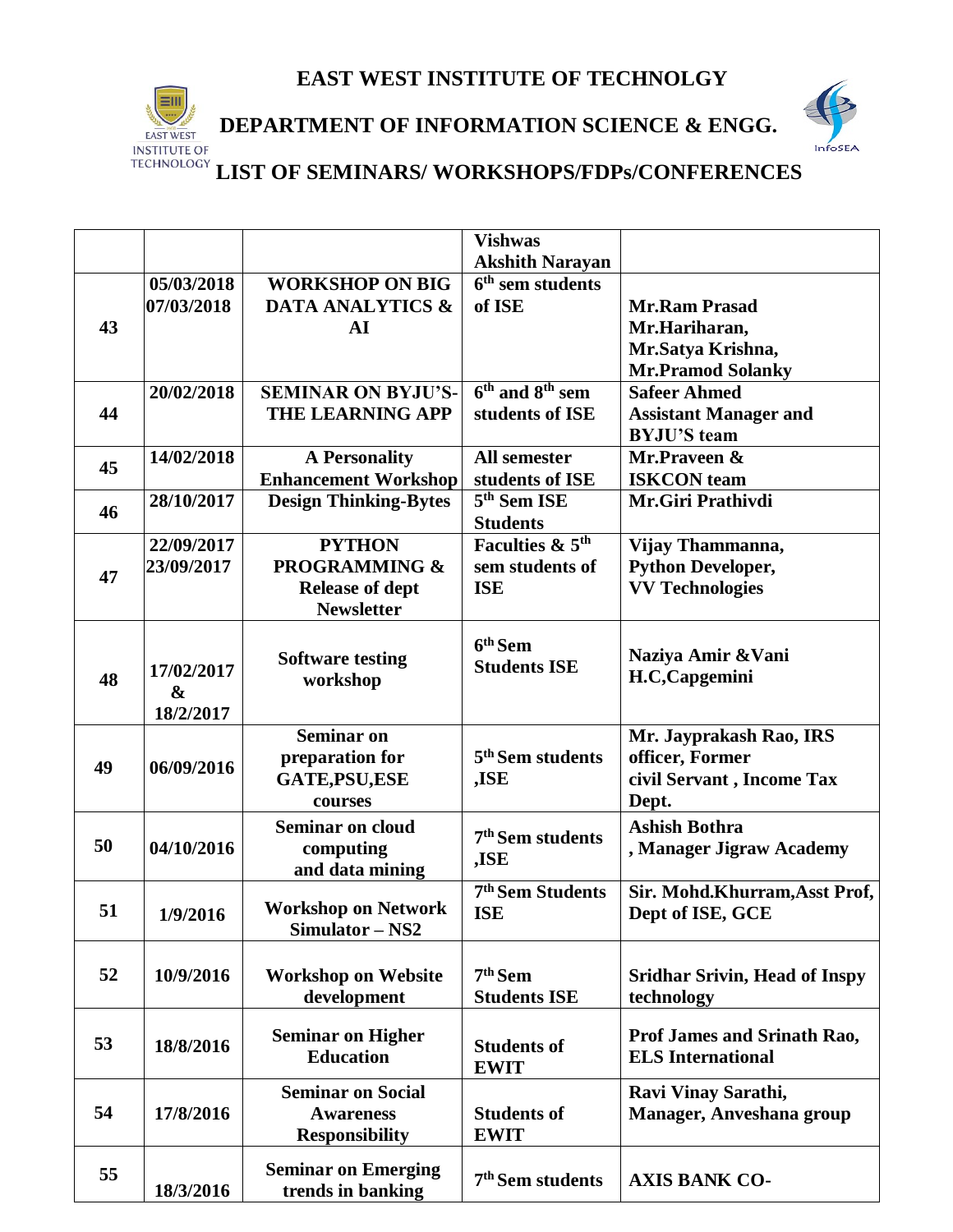

#### **DEPARTMENT OF INFORMATION SCIENCE & ENGG.**



|    |                                             | sector                                                                 | ,ISE                                                       | <b>ORDINATOR</b>                                                      |
|----|---------------------------------------------|------------------------------------------------------------------------|------------------------------------------------------------|-----------------------------------------------------------------------|
| 56 | 9/3/2016                                    | <b>Seminar on online</b><br>uploading of digital<br><b>books</b>       | 6 <sup>th</sup> Sem Students<br>, ISE                      | Mrs. Roopa Mahadev, Asst.<br>Prof., Dept. of ISE,<br><b>EWIT</b>      |
| 57 | 5/2/2015                                    | <b>Workshop on Web</b><br>Development &<br><b>Android Application</b>  | $5th$ & $7th$ Sem<br><b>Students CSE and</b><br><b>ISE</b> | Mr. Kiran, Manager,<br><b>Inventure Tech. Ltd</b>                     |
| 58 | 5/2/2015                                    | <b>Talk On Competitive</b><br><b>Examination</b><br><b>Preparation</b> | 6 <sup>th</sup> Sem Students<br><b>ISE</b>                 | Mr. Sajith Kumar Manager,<br><b>Manhattan Review.</b>                 |
| 59 | 28/2/2015<br>$\boldsymbol{\&}$<br>1/03/2015 | <b>Workshop on Android</b><br><b>Development</b>                       | 6th and 8th Sem<br><b>Students ISE</b>                     | Mr. Kiran, Executive<br>Director, Hash Define Ltd                     |
| 60 | 26/8/2015                                   | Seminar on "An eye on<br>your Career"                                  | 7 <sup>th</sup> Sem<br><b>Students ISE</b>                 | Mr. John Kurian, Business<br><b>Development Manager, NIIT</b><br>Ltd. |
| 61 | 26/8/2015                                   | <b>Seminar on Youth</b><br>development                                 | <b>Students of</b><br><b>EWIT</b>                          | Mr. Prashanth Yag,<br>Speaker, 13 Ltd.                                |
| 62 | 19/8/2014                                   | <b>Seminar On Careers In</b><br>IT                                     | $7th$ & $5th$ em<br><b>Students CSE</b><br>and ISE         | Ms. Madhushree Asst.<br><b>Manager, NIIT</b>                          |
| 63 | 13/8/2014                                   | <b>Technical Seminar on</b><br><b>Image Processing</b>                 | 7 <sup>th</sup> Sem Students<br><b>ISE</b>                 | Dr. C M Patil Prof, Dept.<br>of CSE, VVCE, Mysore                     |
| 64 | 11/8/2014                                   | <b>Seminar on</b><br><b>Networking</b>                                 | <b>M.TECH</b><br><b>Students</b>                           | Mr. Amith Kumar, Network<br><b>Engineer, NIIT</b>                     |
| 65 | 12/09/2014                                  | <b>Workshop On</b><br><b>Dynamic Web</b><br><b>Development</b>         | $7th$ sem<br><b>Students ISE</b>                           | Mr. Kiran, Project<br><b>Manager, Disciples India</b><br>Ltd          |
| 66 | 26/09/2014                                  | <b>LaTex Workshop</b>                                                  | 8 <sup>th</sup> Sem<br><b>Students ISE</b>                 | Dr. C M Patil Prof, Dept of<br><b>CSE, VVCE Mysore</b>                |
| 67 | 14/03/2013                                  | <b>Seminar on Adhoc</b><br><b>Networks for Project</b>                 | 6 <sup>th</sup> Sem Students<br><b>CSE</b> and <b>ISE</b>  | Mr. Murali Reddy Asst. Prof,<br>Dept. of ISE                          |